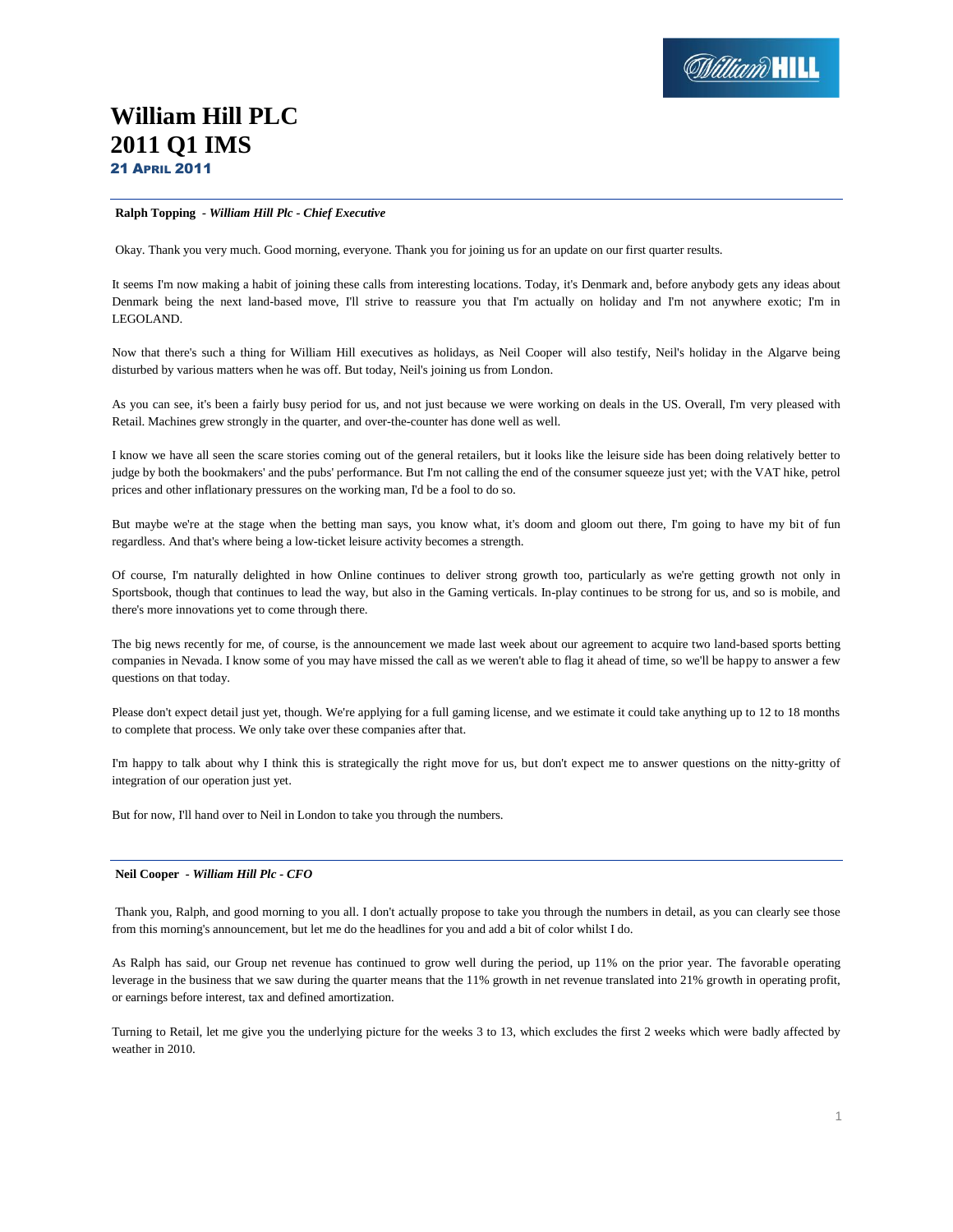On that underlying basis, Retail amounts wagered was up 7%, with OTC up 1% and Machines up 8%. At a gross win level, before the effect of the VAT hike, we saw 5% growth in OTC and 11% growth in gaming machines. Slips were slightly ahead on that underlying basis, and pence per slip was stable year over year.

OTC benefited from an atypically strong margin in those 11 weeks, coming in 0.7 percentage points higher than in 2010, principally driven by strong football results in March.

At Cheltenham, volumes were marginally up, but the results went against us on a year-over-year basis, so the festival overall wasn't a key driver of this good performance.

Turning back to the whole quarter, we opened 5 new shops in the period and closed 23, the vast majority of those closures in the Republic of Ireland as we flagged at the year-end. We made GBP885 of gross win per machine per week, up from GBP814 in 2010.

Costs are in line with our expectations, giving us an operating profit result 24% ahead of this time last year.

In Online, you'll have seen from this morning's announcement that Sportsbook is still performing strongly, up 54% in net revenue terms. But we've also had double-digit growth in all the Gaming verticals, giving Gaming net revenue growth of 15%, and that, despite rolling over the closure of France in June last year.

After adjusting for this, underlying Gaming net revenue was up 30%, and underlying Casino net revenue was up 31%.

Sportsbook continues to benefit from growth in all areas; pre-match, in-play and mobile. In the quarter, we saw some high staking clients backing at low odds in in-play, hence the combination of the very high 138% amounts wagered growth, and a slightly lower margin at 3.8% for in-play.

Whilst we don't expect to see this particular combination continuing past quarter 1, the combination of the two in the quarter led to good net revenue growth.

In-play was 47% of Sportsbook turnover in the period, 64% if you strip out horse racing. Mobile is making great strides from a low base, with turnover up almost 800%.

Costs again were in line, resulting in a 28% growth in operating profit.

Finally from me, one technical point on tax. The additional 1% drop in corporate tax for the tax year '11/'12 announced in the recent budget will not only reduce our current tax expectation for this year, but it will also benefit it in terms of a reduced deferred tax liability, similar to that which we saw at the end of 2010.

So we would now expect that our effective income statement rate will be around 18% for the year, which is below our previous guidance of 22%. We are not changing our cash tax guidance.

Overall, this IMS taken in the round means that we've had a good start to the year, but we don't want to get too carried away. This is only the first three months of the year, with some pronounced consumer weaknesses evident elsewhere. We also have the World Cup rollover period to come in June and July.

It's a bit early, therefore, to be changing our view of the year as a whole, but we do certainly feel more confident in our outlook, which is a good place to be.

That's everything I wanted to cover. Now I'd like to hand over to the moderator to open the lines for questions for Ralph and I.

# **Ralph Topping** *- William Hill Plc - Chief Executive*

If I could just jump in there, moderator. We'll take the calls through myself in Denmark and whiz them over to London if we have to, all right?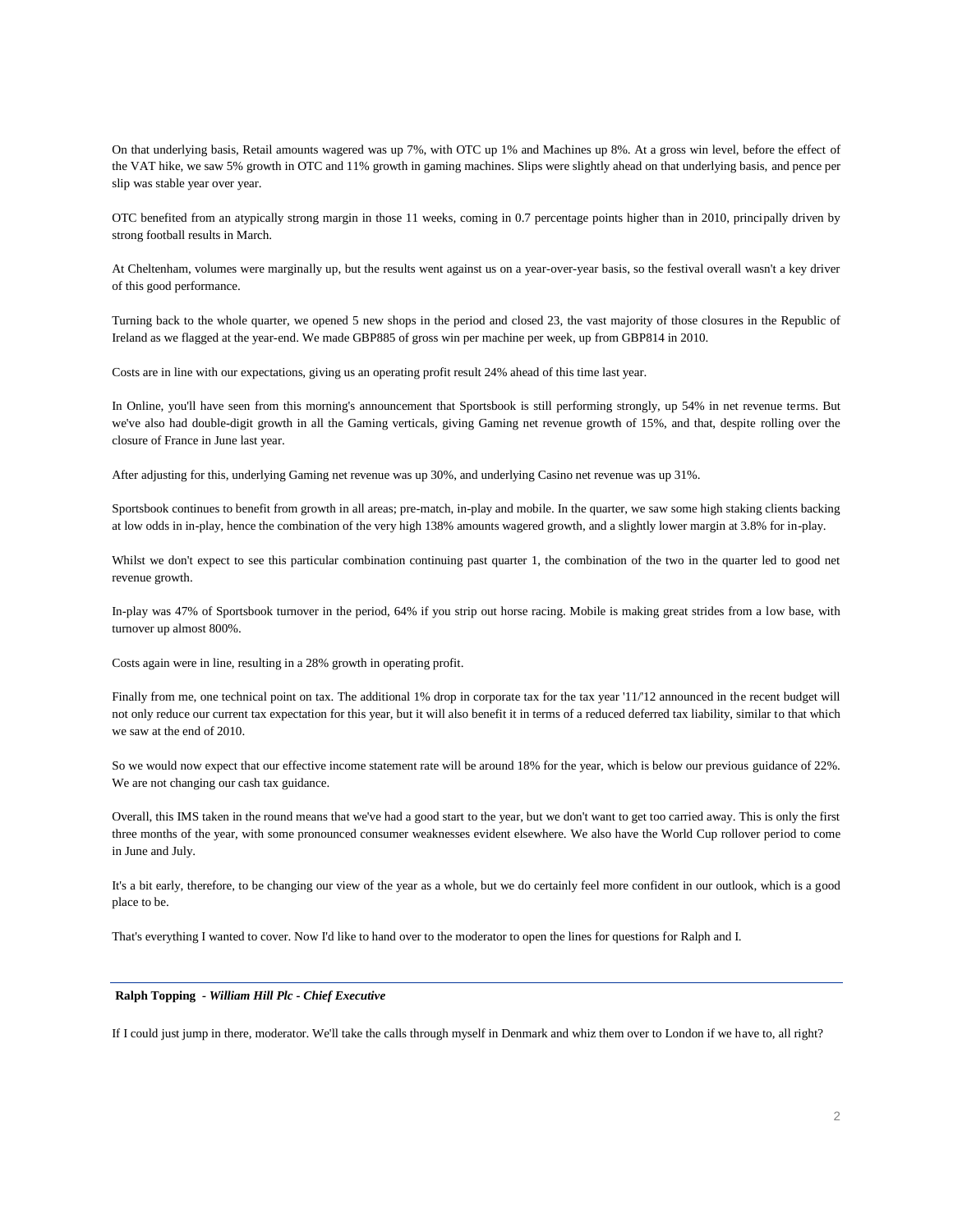# **Q U E S T I O N A N D A N S W E R**

# **Gavin Kelleher** *- Goodbody Stockbrokers - Analyst*

Just in terms of the growth in the Online gaming side of the business, could you give us a bit of color on whether it was player numbers increasing, or was it yield in the likes of Bingo, Casino and Poker; what was really behind the impressive performance?

# **Ralph Topping** *- William Hill Plc - Chief Executive*

It's across the piece; it's not one specific thing. When you look at our Online business, I think we've seen exceptional Sportsbook growth with good growth across all other products. I think, if you go back to where we were three years ago, we didn't have a Sportsbook [worth] its place in the world, and we've done a lot to develop it since then. It's now much more competitive, and it looks like our growth is outstripping competitors at this point. And it's the same in our Gaming business [guise], so we've put a lot of work in it and we've assembled a very good team.

### **Gavin Kelleher** *- Goodbody Stockbrokers - Analyst*

I'm sorry, just maybe a slight follow-on, you're not breaking it down, but could you say it's more yield, or is it more player growth?

### **Ralph Topping** *- William Hill Plc - Chief Executive*

A balance of the two.

#### **Gavin Kelleher** *- Goodbody Stockbrokers - Analyst*

Okay, thanks.

### **Operator**

Vaughan Lewis, Morgan Stanley.

#### **Alex Davey** *- Morgan Stanley - Analyst*

This is actually Alex Davey from Morgan Stanley. Just a quick question on Italy, how are you positioned for the opening of Casino there? Have you got a brand or a product ready to go?

# **Ralph Topping** *- William Hill Plc - CEO*

Neil, do you want to take this one?

#### **Neil Cooper** *- William Hill Plc - Group Finance Director*

Yes, and I'm happy to do so. We're positioned quite well. Obviously, the exact starting time has been moving around from a position late last year where we felt that we'd be in a position to go really from the start of this year to the current position where we're still in a slightly wait and see position. But it is a priority market for us in 2011; obviously, the start date will depend on the regulatory process in Italy. We are excited about the Casino in Italy; obviously it will be a licensed product in due course and, frankly, we're keen to get going.

### **Ralph Topping** *- William Hill Plc - CEO*

We've not done anything on the branding yet, but we've traded in Italy as William Hill before, and so I don't see any difference this time around.

**Alex Davey** *- Morgan Stanley - Analyst*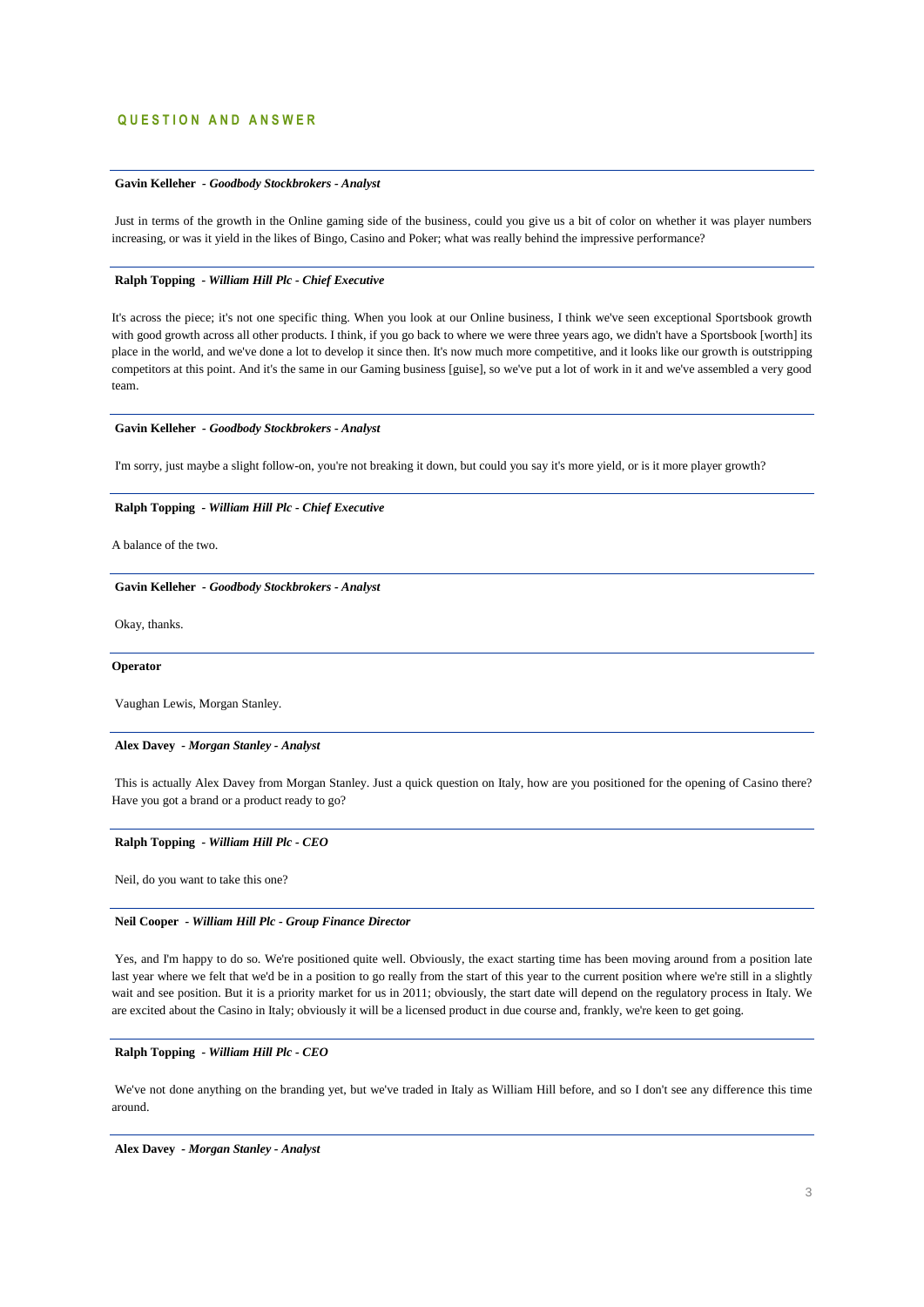Okay, thanks guys.

### **Operator**

Matthew Gerard, Credit Suisse.

# **Matthew Gerard** *- Credit Suisse - Analyst*

Three from me, if I could? Neil, you said costs in Retail are in line with your expectation; I think at full year you said 3% to 4% total. Are we expecting any phasing through the course of this year? Can you remind us how the wage freeze, for example, runs through, i.e., are we in line with that 3% to 4% for the first quarter?

Secondly, on William Hill Online, can you give us an idea, is this growth still predominately coming from UK? And can you talk a bit about your marketing strategy currently in place in markets that are expected to regulate? I'm talking Germany, Greece. [Do you have a] plan of the increasing marketing spend now, in advance, to try and build a position and brand awareness ahead of regulation?

And then lastly, Retail wages up 1%, excluding the bad weather comparatives. Are you seeing growth in both racing and football, can you give us an idea by product there?

### **Ralph Topping** *- William Hill Plc - CEO*

Well, I'll take the last one first. We're seeing growth in football, and we're seeing a strengthening margin in racing. And I think racing, we're beginning to see racing coming out of its dip. Cheltenham, although the results weren't great, we had a good Cheltenham week that week across horseracing and football, so the weekend of Cheltenham was good for us in horseracing and football.

I think we're seeing some recovery, especially on Saturdays on horseracing, and football is strong for us as well. So I'm not being a doomsayer about racing. I think, as I would say, we're seeing the beginning of the end of the dip for horseracing; it's beginning to improve.

A lot of that is down to what we are doing, we believe, on the horseracing product and we've got a lot more to do this summer on the horseracing product. And we've said about a year ago that we're going to strengthen the offer in horseracing, and we're about to do so with some exciting stuff we're about to launch in the peak of the summer, early autumn. So not horseracing, I think, is again reaching the end of the dip in horseracing.

As far as -- what was the other question, the middle question, Vaughan?

#### **Matthew Gerard** *- Credit Suisse - Analyst*

It's Matthew, Ralph.

### **Ralph Topping** *- William Hill Plc - CEO*

Sorry, what was your question?

#### **Matthew Gerard** *- Credit Suisse - Analyst*

It was on your strategy in some of the international markets for William Hill Online, and whether you're ramping up marketing spend to build a brand in advance of regulation?

#### **Ralph Topping** *- William Hill Plc - CEO*

We're looking at it at the minute. I think what you've got to do in this situation is pick your markets very carefully. And what you can't do is have a wholesale rush into saying, we're going to be everywhere and we're going to spend marketing budget all over the place. I think you have to pick your markets, and there's obviously some that are stronger for us and some that are weaker for us. And we're going to have to get our marketing strategy absolutely right for those.

We've got a lot of people coming to us recently saying, are you going to sponsor this football team, are you going to sponsor that football team. People are getting a wee bit excited about all that kind of thing. But being in football myself, I think what you don't want to get into is some form of rental victim, as far as football is concerned, in terms of marketing. So you have to be very careful what you're going to do, but these markets are strong for us, and we're intent on remaining strong in most of these markets.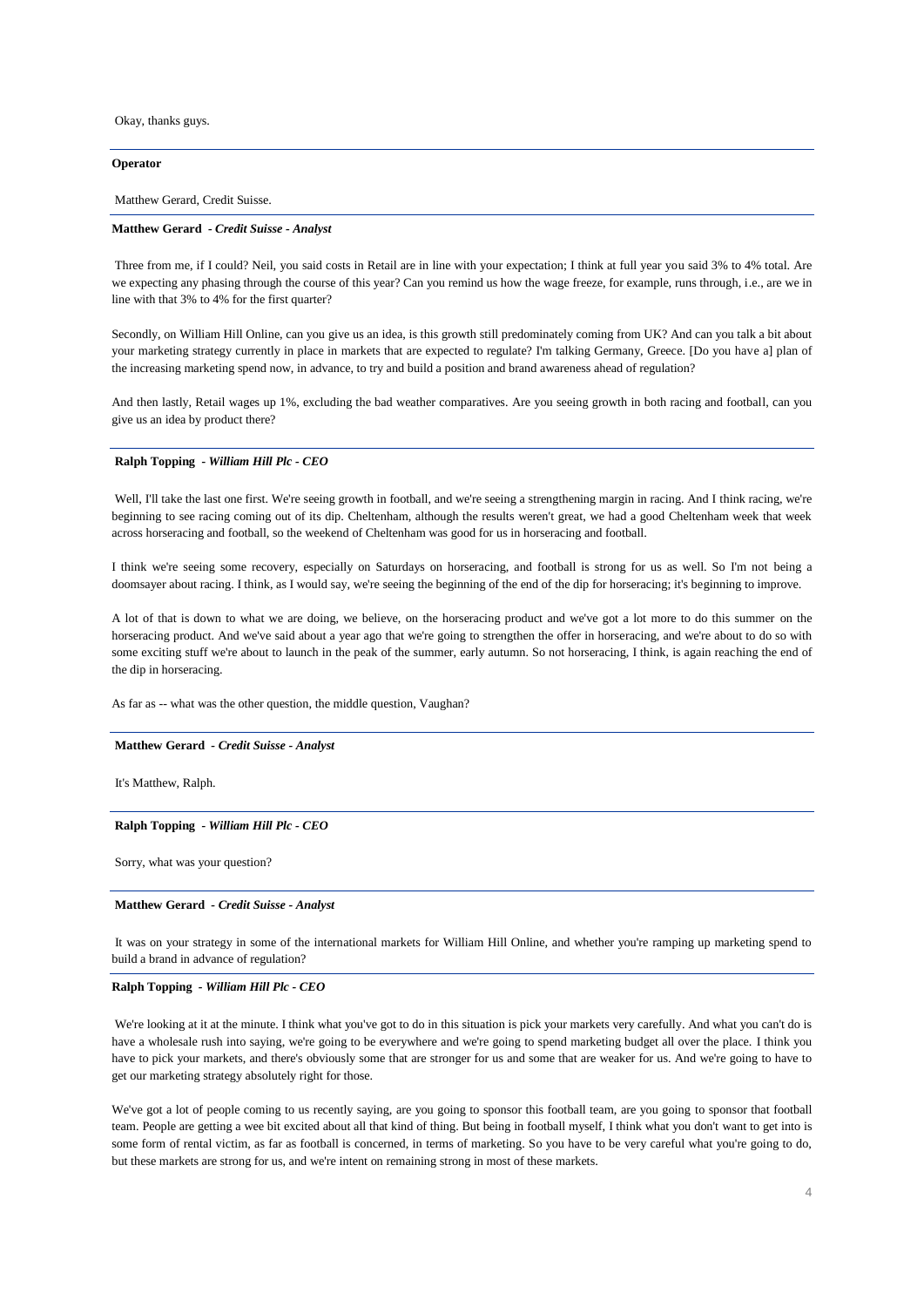# **Neil Cooper** *- William Hill Plc - Group Finance Director*

Matthew, I think the other thing just to consider is, as well as the strategy around how we would enter a regulated market, whether you'd invest upfront or not, the state of the regulation has a large bearing on that. Obviously, we're all aware of the draft German proposals, which frankly would make it a relatively unattractive market and, therefore, that might give you one set of views about whether you want to invest much in it ahead of the curve.

The pace of regulation in Spain, in Greece, having regard to what the EU have just done in timing and, obviously, in Germany, is both prompt and very rapidly changing. So it is a sort of regulatory inputs into that decision that are moving quickly, and we cannot get too definitive until we're comfortable that the deckchairs have stopped moving.

#### **Ralph Topping** *- William Hill Plc - CEO*

I think it's fairly obvious our preference is regulated markets. And we will concentrate resourcing those markets with lower risks. So at the moment, we're waiting to see where regulation actually ends up in a lot of these places, and they're all in the process of regulating. And, at the moment, it's wait and see, and we are making plans as far as marketing is going, and I illustrate that by the kind of thinking around football sponsorship and whatever else. At the moment, it's more a let's wait and see and make whatever plans you can against that backdrop.

#### **Matthew Gerard** *- Credit Suisse - Analyst*

Just one follow-up, I think at the full-year pack you have your pie chart of William Hill Online net revenues by regulating favorably, regulating unfavorably, and I think unfavorably and favorably were split 10% each. Was Germany included in the regulating favorably at the time?

# **Neil Cooper** *- William Hill Plc - Group Finance Director*

We haven't commented on the breakdown of those, Matthew, really because it's a very fast moving analysis, and we don't want to update you guys with the constituent part every time they change.

#### **Ralph Topping** *- William Hill Plc - CEO*

I think you have to just take our assurance that none of these places ever accounts for more than 5% of our figures, our numbers. And given where we came from in France, Matt, you can see the kind of growth curve we're on anyway, and I'm not too worried about our situation at the moment.

As I say in summary, I think where markets regulate we want to be there, but we want to be there cost effectively, that's why we didn't go into France. And you know my views on the French regulators anyway. I think if there's any regulators out there daft enough to do daft things with regulation, then we won't be daft enough to -- we'll be sanguine enough about our approach in those territories. But we feel we're on a growth curve anyway, at the moment, and can compensate anything like France, as we've done this year.

#### **Matthew Gerard** *- Credit Suisse - Analyst*

Okay, thanks guys.

# **Neil Cooper** *- William Hill Plc - Group Finance Director*

Matthew, sorry, in terms of your first question about the Retail cost, what we had said is, we were going to take a 1% pay rise in October and a further 1% pay rise in March at the retail shop staff level. Now what you should be able to infer from that is that, in our 3% to 4% range, we're at the low end of that range at the moment, because we haven't had that second 1% come through. And I'm not going to disclose the specific number, but that is entirely consistent with the data we've seen in the quarter.

#### **Matthew Gerard** *- Credit Suisse - Analyst*

Sure, thanks a lot.

**Ralph Topping** *- William Hill Plc - CEO*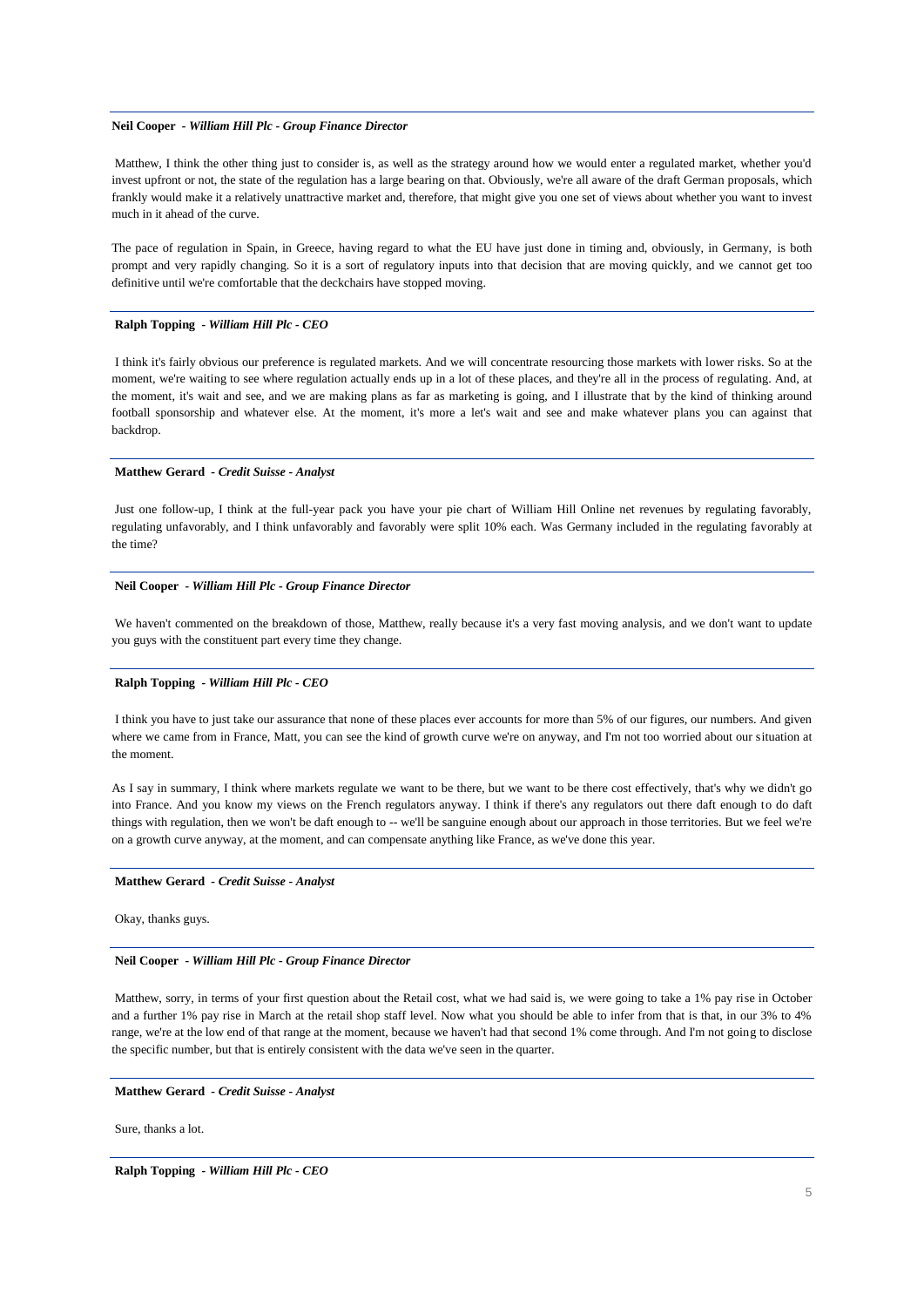Thanks, Matt.

### **Operator**

Roohi Siddiqui, Bank of America Merrill Lynch.

#### **Roohi Siddiqui** *- BofA Merrill Lynch - Analyst*

A few questions from me, if I may? Firstly, is it possible to give us some guidance on the P&L tax for 2012, going forward, should we assume that that's coming down as well from your previous guidance?

And then on Cheltenham, could you give us an idea what the swing impacts have been on revenue for the business? That would be helpful.

# **Ralph Topping** *- William Hill Plc - CEO*

Can I deal, and we'll let you come back in for some more. Neil, I think I'll do the Cheltenham; do you want to do the P&L tax?

# **Neil Cooper** *- William Hill Plc - Group Finance Director*

Yes, are you sure you don't want to do it the other way round?

### **Ralph Topping** *- William Hill Plc - CEO*

Well, we could throw everybody. If we do Cheltenham; can I just -- there's a number of big race meetings in a year where you look to because they're key indicators for how your business health is, and we had a healthy Cheltenham. As Neil said in his commentary, Cheltenham wasn't terrific for us. If memory serves me right, we had not a great Tuesday, a very good Wednesday, a moderate Thursday and Friday, but the result in the big race wasn't that great for us.

So overall, the meeting itself wasn't fantastic, but the actual week of Cheltenham, i.e., all the other days added together, meant that we were just under where we expected to be on Cheltenham week. So we had a very good weekend that weekend, from memory. So Cheltenham hasn't been a distorter for us at all in terms of our figures.

### **Neil Cooper** *- William Hill Plc - Group Finance Director*

In terms of tax, Roohi, we did guide on '11 and '12 at the prelims. The impact of the change that we've seen in the budget a week or so ago, or a couple of weeks ago, obviously, I've told you the '11 impact. The '12 impact, I think, if you just look at what we previously guided and just take off the additional percent, the additional deferred tax change that is benefiting '11 is a one-off in '11. Okay?

# **Roohi Siddiqui** *- BofA Merrill Lynch - Analyst*

Okay, thank you.

# **Neil Cooper** *- William Hill Plc - Group Finance Director*

Did you have some more questions, Roohi?

#### **Operator**

James Hollins, Evolution.

#### **James Hollins** *- Evolution - Analyst*

Just two very quick ones for Neil, if you want to switch back to your holiday for a minute, Ralph.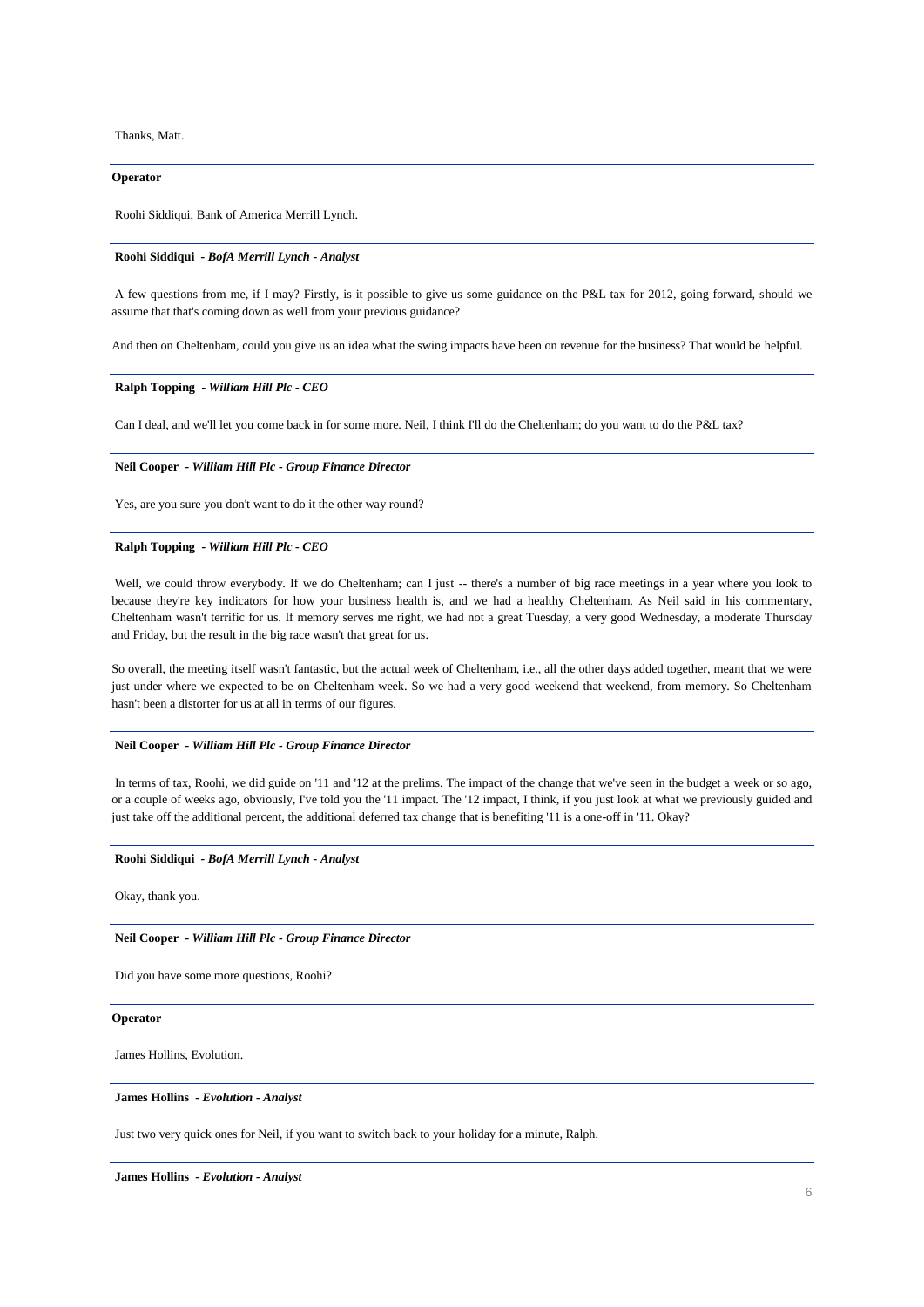The number of shops year-end full year '11, would we expect against 2010 to actually be lower? You're net minus [18] in Q1.

# **Neil Cooper** *- William Hill Plc - Group Finance Director*

Yes.

#### **James Hollins** *- Evolution - Analyst*

Is that the answer, yes?

# **Neil Cooper** *- William Hill Plc - Group Finance Director*

No, I was just waiting to see whether there was any more to the question.

# **James Hollins** *- Evolution - Analyst*

No, that was it.

#### **Neil Cooper** *- William Hill Plc - Group Finance Director*

Okay. Typically, we would say we would look to add between 1% to 2%. In 2011, we got a slightly smaller shop opening gross shop adds than we had in '10, just because of the way that they've fallen, and we obviously have a big tranche of Irish sites that we've closed.

So actually, I wouldn't be surprised if we came out broadly break-even in '11. It's a bit early to be predicting the exact ability to get sites open, particularly because we have a tendency to bunch site openings up to the last quarter. Not exactly sure why that is, other than just that's the way it's always happened. So it is difficult to guide, this far out, on whether we'll get planning and get contractors on site and get done.

I'm not anticipating huge swathes of closures this year outside the normal where we would close 10 to 20 a year. So even if we do another 10 or so from here and open the sort of openings we're expecting, we should be there or thereabouts on the opening number for shops for the year.

#### **James Hollins** *- Evolution - Analyst*

Right, so a sensible forecast is flat?

# **Neil Cooper** *- William Hill Plc - Group Finance Director*

Probably, yes, at this stage.

#### **Ralph Topping** *- William Hill Plc - CEO*

Yes, we're still investing in new licenses, so those will come through as the year progresses.

#### **James Hollins** *- Evolution - Analyst*

Okay, great. The final one was just probably a stupid question, but Group EBIT was up 21%, Retail was up 24%, Online was up 28%. Is the relatively lower Group number, is it much higher central costs, or is it something to do with recognition of the Playtech divi?

# **Neil Cooper** *- William Hill Plc - Group Finance Director*

No, the Playtech divi comes out after EBIT or operating profit, because it's a distribution of a minority interest.

**James Hollins** *- Evolution - Analyst*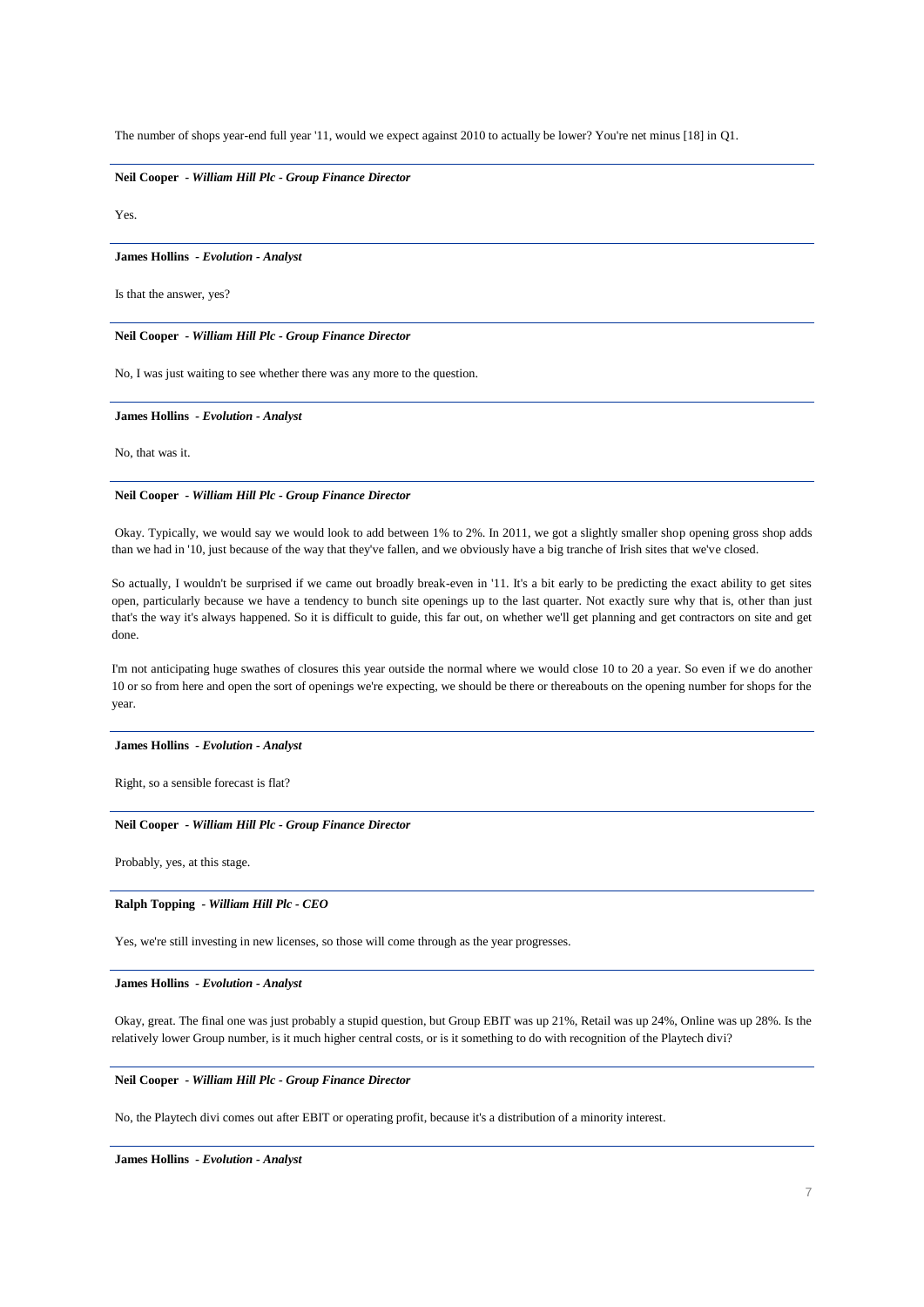Okay, yes.

# **Neil Cooper** *- William Hill Plc - Group Finance Director*

It's a couple of things. Obviously, we haven't disclosed telephony. We will talk about that at the half-year, but it was quite a choppy quarter for us in telephony because we were cutting over from the UK business to the offshore business during the period. And central costs are up a little bit, but not sufficient, I think, to cause the phenomena that you're suggesting seeing.

**James Hollins** *- Evolution - Analyst* 

So telephone, we're looking at probably quite big losses in Q1. Is that right?

**Neil Cooper** *- William Hill Plc - Group Finance Director* 

Not -- a couple of million.

**James Hollins** *- Evolution - Analyst* 

Okay. That's fine.

**Neil Cooper** *- William Hill Plc - Group Finance Director* 

But not material.

### **James Hollins** *- Evolution - Analyst*

All right, cool. Thanks very much.

# **Operator**

Ivor Jones, Numis.

### **Ivor Jones** *- Numis - Analyst*

This joint venture agreement with Playtech, presumably it provided for the circumstances in which their stake in William Hill Online could be sold. Is that right?

# **Ralph Topping** *- William Hill Plc - CEO*

Well, I'll tell you what I'm going to do. I'm going to just ask my colleague in London to take this question, because this is his area of expertise. So on you go, Neil.

# **Neil Cooper** *- William Hill Plc - Group Finance Director*

Thanks, Ralph. Well, we have disclosed I think in various -- well, not least of which in the rights issue prospectus, we would have discussed in there the basis on which this transaction for us got unwound. We've talked about the call option rights; we have a number of times. So I think you can infer from that that the way in which the JV came to an end was something that we felt had been discussed and agreed contractually, yes.

#### **Ivor Jones** *- Numis - Analyst*

Just trying to get to understand why an injunction would be needed. It's the first time you've been explicit in writing, at least, about the substance of your injunction.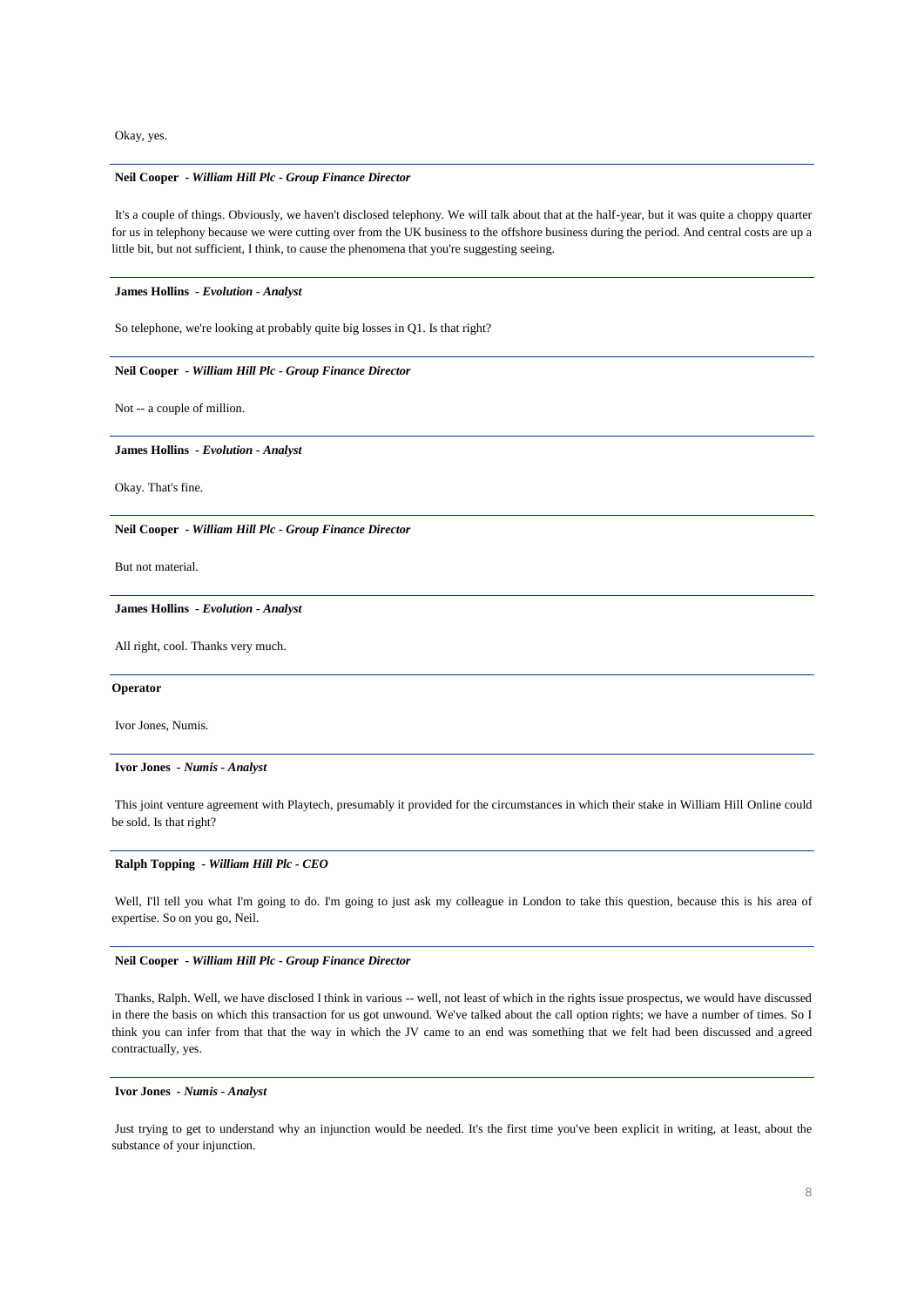# **Neil Cooper** *- William Hill Plc - Group Finance Director*

I think we commented actually -- I don't think we've said anything new in this IMS. We have made two statements in relation to the injunction, the first statement being when we sought the injunction in the first instance; the second statement following a return hearing at which the injunction was in place. And at that point, we did comment specifically that the main element of the injunction was to prevent Playtech from disposing of its interests.

#### **Ivor Jones** *- Numis - Analyst*

And I guess, following on from that, once again, the first risk that you've listed is the failure to manage the William Hill Online joint venture effectively. Does that fairly reflect management's view about the principal risk facing the Group at the moment?

### **Neil Cooper** *- William Hill Plc - Group Finance Director*

If it didn't, we wouldn't have put it in our statement, would we?

# **Ralph Topping** *- William Hill Plc - CEO*

I think, when you look at that, you have to just be fairly careful, because every risk you put down nowadays, and I'm sure you do it in your Group, you look at that and you think it's beyond the obvious. Online is such a big part of our business now that if we don't manage any part of it effectively, then it's going to cause us some concerns.

But when you talk about -- and I'd split the thinking here. We obviously have the Playtech situation at the moment which is -- I'm quite sure there's a court date in May. But more than that, the Online operation, we feel, is central to our development of Online currently, but we are running that operation as William Hill. Playtech are a passive investor in that operation, other than in terms of some strategic direction, and we are concerned perhaps some elements of that would inhibit the growth at William Hill; so we have to manage it effectively.

It's nothing more than a normal audit scrutiny on any part of our business. If we fail to manage our Machines business effectively with a few suppliers, then that would have an effect on our business. I think you have to put it in that context and not be reading too much into it.

#### **Ivor Jones** *- Numis - Analyst*

Should I link the injunction with the fact that this is put as a risk above, say, a failure to manage machines, or a failure to manage shops?

#### **Ralph Topping** *- William Hill Plc - CEO*

No, I wouldn't, because we could quite easily put in there if we don't manage Orbis or OpenBet effectively, then our Sportsbook business would see some impact. So --

# **Neil Cooper** *- William Hill Plc - Group Finance Director*

To be fair, this isn't a -- sorry, I was just going to make the point that this IMS isn't the first time that we've displayed this risk in terms of our (multiple speakers).

#### **Ivor Jones** *- Numis - Analyst*

No, but I didn't understand it the other times either, though.

# **Neil Cooper** *- William Hill Plc - Group Finance Director*

Okay.

**Ralph Topping** *- William Hill Plc - CEO* 

Thanks, Ivor.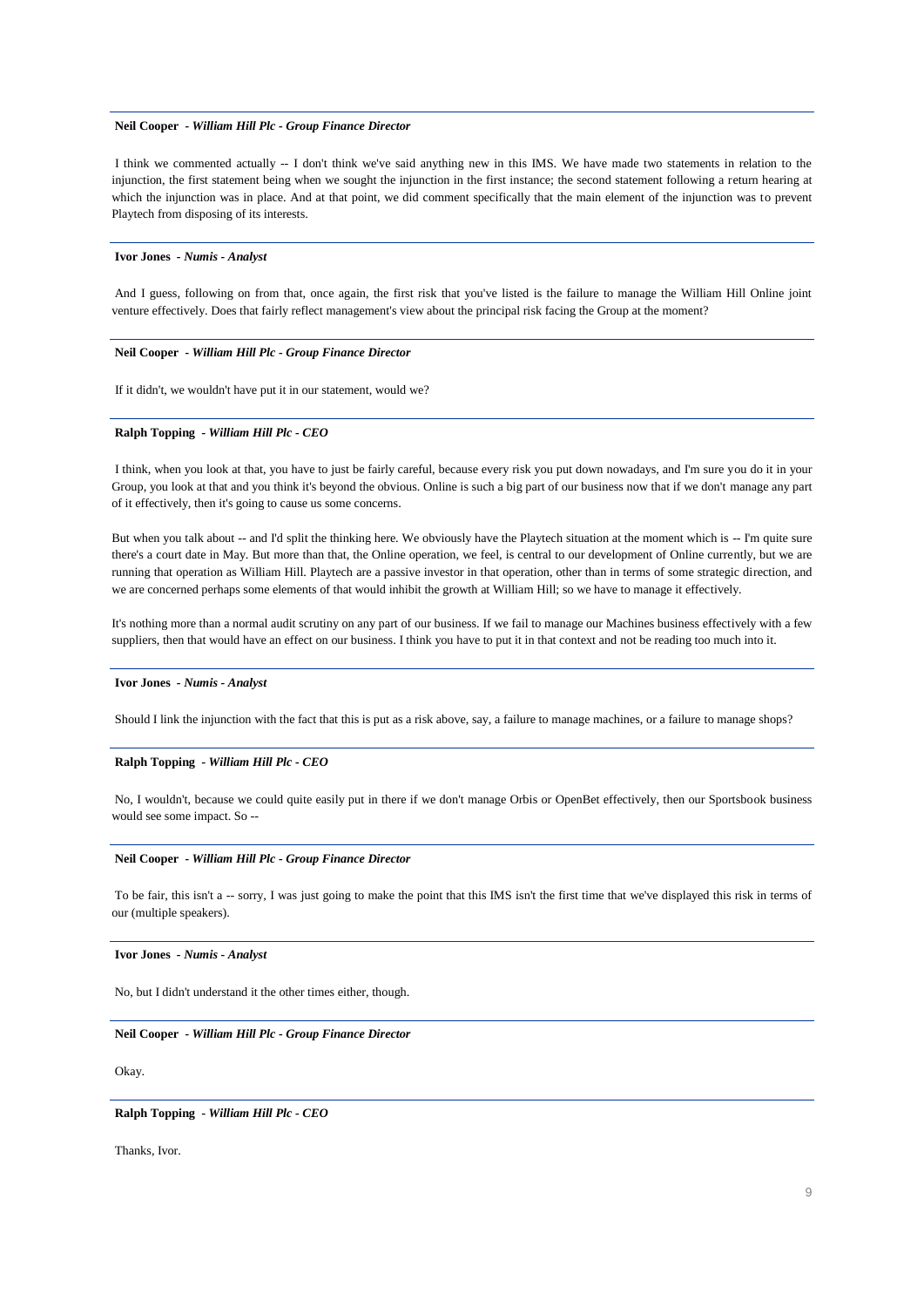**Ivor Jones** *- Numis - Analyst* 

Thanks.

**Operator**

Richard Carter, Deutsche Bank.

# **Richard Carter** *- Deutsche Bank - Analyst*

A couple of questions, please. Could you split the Online revenue growth into UK and non-UK, if possible? And also, in terms of the Online, would you expect EBIT growth this year to exceed revenue growth?

# **Ralph Topping** *- William Hill Plc - CEO*

On the first question, we'll give you an update at the half-year.

#### **Richard Carter** *- Deutsche Bank - Analyst*

Okay.

# **Ralph Topping** *- William Hill Plc - CEO*

And the second question, Neil will take that one.

# **Neil Cooper** *- William Hill Plc - Group Finance Director*

Yes, sorry, can you just repeat that question? I was actually just thinking about my answer to the first question. I apologize.

### **Richard Carter** *- Deutsche Bank - Analyst*

Okay, well, you can still give it if you want to. In terms of revenue growth in the Online, would you expect EBIT growth this year to be higher than revenue growth? Because I know you invested quite a lot in marketing in Q1.

#### **Neil Cooper** *- William Hill Plc - Group Finance Director*

Yes, I think I'm loathe to comment on that because, clearly, I don't want to start putting markers down in that much detail, above and beyond the information that we've given and the actual information we've given.

### **Richard Carter** *- Deutsche Bank - Analyst*

Okay, and then could you just give us some sense of how important, in a normalized year, Q1 EBIT is to the full-year outcome in terms of phasing?

#### **Neil Cooper** *- William Hill Plc - Group Finance Director*

I think, given that the football season effectively leaves us off air, as it were, in football through June, through July, June/July and a little bit of early August, our expectation would typically be that P4, or Q4, would be our strongest period, followed by Q1, and then Q2 and Q3. So it's an important trading period for us, the second most important trading period in a normal year.

Now I'm ignoring World Cups and Europeans which will skew that, so 10 isn't a great guide in that regard; 9 is probably a better -- the odd years are better guides because you typically don't have a big football tournament in the middle of the year. So Q1 is important for us.

**Richard Carter** *- Deutsche Bank - Analyst*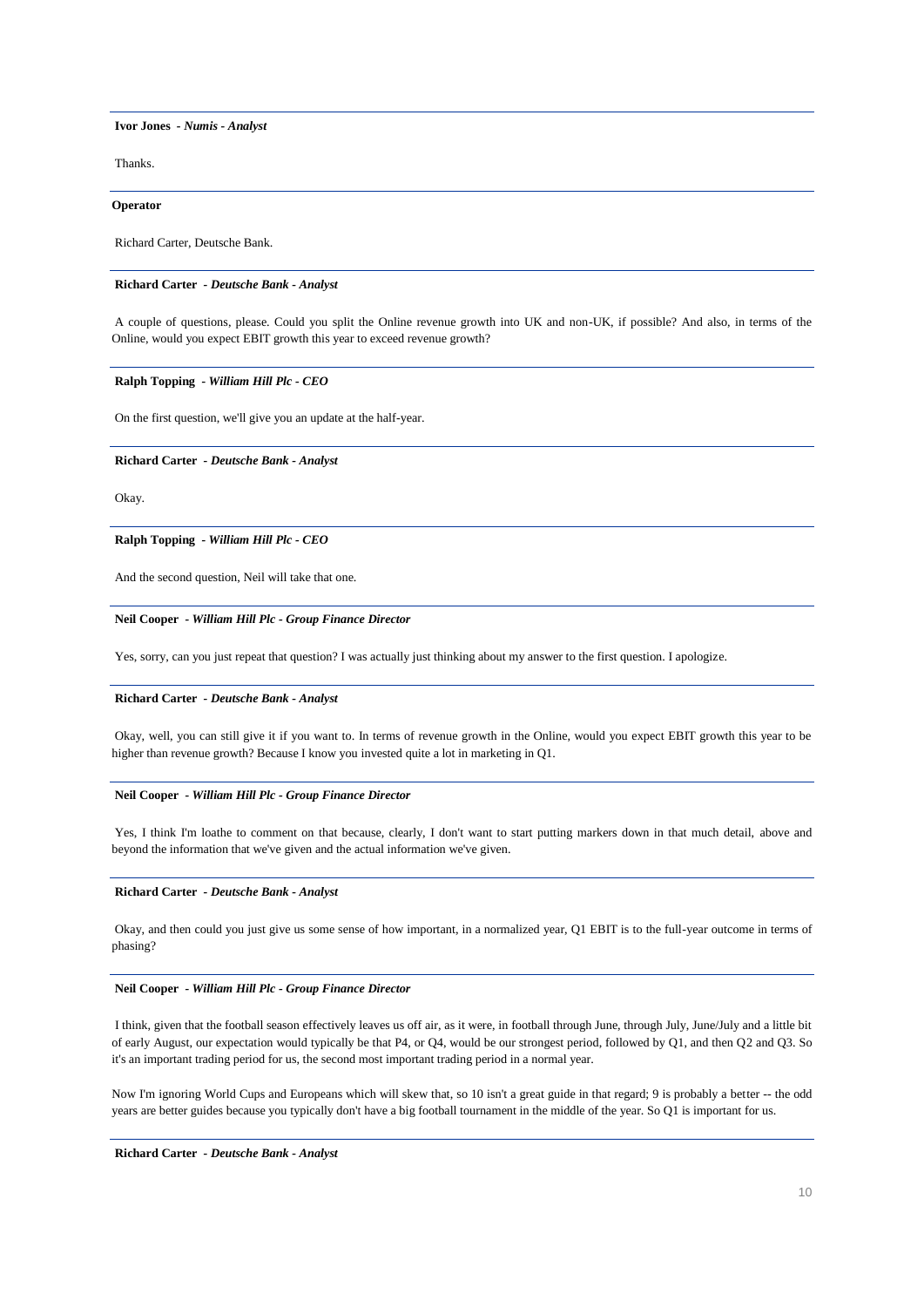Okay, thank you.

# **Operator**

Richard Stuber, JPMorgan.

#### **Richard Stuber** *- JPMorgan - Analyst*

Just the one question more on Poker; obviously, following the US decisions last Friday, I was wondering whether you've seen, in the last five or six days, any significance of pickup in your Poker activity.

### **Ralph Topping** *- William Hill Plc - CEO*

No major change, and we wouldn't expect there to be in the short term.

**Richard Stuber** *- JPMorgan - Analyst* 

Right, thank you.

**Ralph Topping** *- William Hill Plc - CEO* 

Okay, thanks. Next question? If there's no more questions, I think --

### **Operator**

Nigel Hicks.

#### **Nigel Hicks** *- Liberum Capital - Analyst*

Could you maybe just say whether there is as big a differential as previously between Global Draw and Storm on the machine performance?

#### **Ralph Topping** *- William Hill Plc - CEO*

We never comment on -- I'm not going to comment on that other than we're very happy with the performance of the Machines division at the moment.

# **Nigel Hicks** *- Liberum Capital - Analyst*

Okay. On net debt, do we knock GBP60 million off the number you've given us at covenanted debt level as previously, Neil?

# **Neil Cooper** *- William Hill Plc - Group Finance Director*

Sorry, I think we disclosed the net debt for covenant purposes as GBP458 million.

# **Nigel Hicks** *- Liberum Capital - Analyst*

Yes, but do we then knock GBP60 million off for the real debt?

#### **Neil Cooper** *- William Hill Plc - Group Finance Director*

Yes, my apologies. Well, we haven't guided to the amount of cash we're holding, but typically that would be a reasonable assumption. Now I say that, not suggesting that would be a reasonable assumption for this quarter, but typically that would be a reasonable assumption.

We do hold quite a bit of cash which is actually relating to customer deposits and which, for covenant purposes, we obviously can't -- isn't free cash for the purposes of the covenant.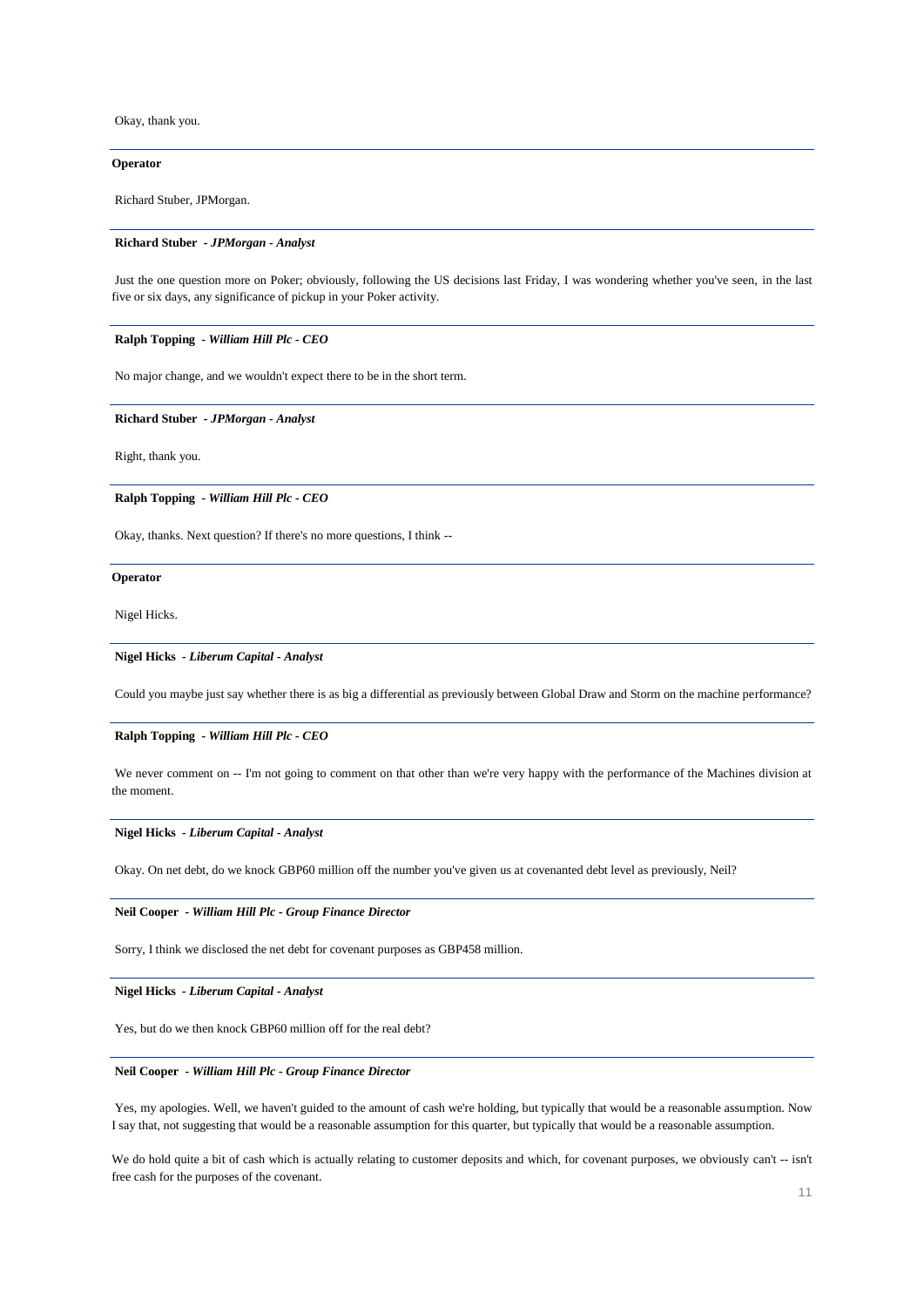#### **Nigel Hicks** *- Liberum Capital - Analyst*

Okay. Do you see, with what you've achieved in amounts staked in OTC, whether you now feel that you've hit a base level? I know you're going to have tougher comps as we go through with no World Cups, etc., but do you feel that the consumer, despite being hit by whether it be petrol prices, VAT, tax, job losses, public sector, is the consumer now at a base level that you seek?

# **Ralph Topping** *- William Hill Plc - CEO*

I've got to watch myself on this answer here. I think, as I've said, the working man has found it very tough for the last three years. I think what we've seen in the first quarter has been encouraging, but you know what, up until the snow last December, we had a stronger performance in Retail than we've been seeing for a while.

That was disrupted by the bad weather we experienced in the last month of the year. And we've seen a bit -- if you were looking at the last quarter last year without the disruption and the first quarter just now, there are encouraging signs that the working man is pursuing his leisure interests, of which betting is one of them.

We'll wait and see what impact the rest of the year has because, thankfully, I can only speak on behalf of William Hill and not Her Majesty's Government. I don't know what they've got stored up for us later in the year. But at the moment, we've had a good quarter, and the working man's certainly come out to play in Retail, on horse racing, and on football betting.

# **Nigel Hicks** *- Liberum Capital - Analyst*

Obviously, hitting the World Cup comps, have you got -- you talked about horse racing initiatives, June and July no football around, are you going to say, or will you be doing, specific things to try and promote things in June/July?

# **Ralph Topping** *- William Hill Plc - CEO*

Well, actually, we've been actively promoting horse racing. The one thing you can never forgot is that when you walk into a betting shop for about 70% of the day you'll see horse racing being promoted.

In terms of our trading of horse racing, I think we've taken a much bolder initiative in promoting horse racing through special offers, especially at the weekends, which we have been seeing bearing fruit. Now, what will happen in the summer time, the real crux for us is what happens during evening racing because, if people are coming out to play, they'll come out to play during evening racing, after work is finished.

# **Nigel Hicks** *- Liberum Capital - Analyst*

On France, I'm sure I can probably working out based on the two numbers you've given, but can you give an indication of the French profit Online impact in Q1, because it's a storming Online number?

### **Neil Cooper** *- William Hill Plc - Group Finance Director*

Nigel, sorry, listen, we can't actually give you that because you can't work it out in absolute terms from the information we've given you. If you can, by all means ring me up and tell me. But if we do give it to you, you'll then be able to derive other numbers, which we haven't disclosed either, so we're not going to tell you that.

# **Nigel Hicks** *- Liberum Capital - Analyst*

Okay.

# **Ralph Topping** *- William Hill Plc - CEO*

But you're right, it's a good performance, Nigel.

**Nigel Hicks** *- Liberum Capital - Analyst*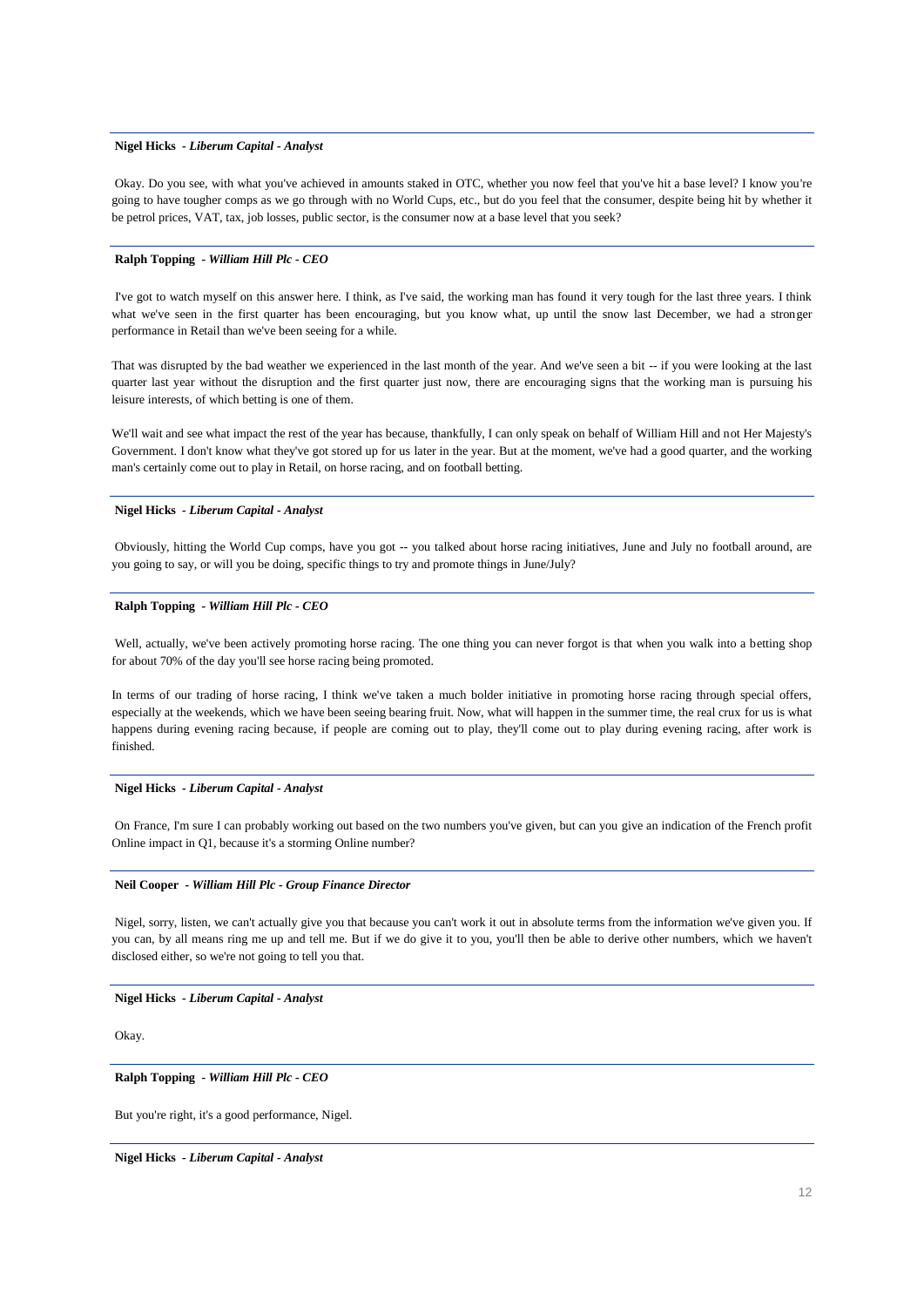Finally, can I just ask, have you locked in the employees who were part of the Playtech, whether it's in, I don't know, Bulgaria, or Israel, or wherever they are? So that if you do the call option in two years they don't just walk away, or whatever.

# **Ralph Topping** *- William Hill Plc - CEO*

They've got a massive upside from the development of the business; massive in terms of their earning power. And not only them, there are good people in Gibraltar. So it's something that organizations always look to do, which is to secure their future, and especially when you've got good employees.

**Nigel Hicks** *- Liberum Capital - Analyst* 

Okay, many thanks.

**Neil Cooper** *- William Hill Plc - Group Finance Director* 

Nigel, sorry, are you still there?

**Nigel Hicks** *- Liberum Capital - Analyst* 

Yes.

**Neil Cooper** *- William Hill Plc - Group Finance Director* 

Sorry, because I was unhelpful to you on that last question, I'll help you on your first question. I've just had a quick look at the accounts and we had GBP43 million of client cash at the end of the year. And as you would expect, given the growth in Online, that has grown; it's not over GBP50 million, but it has grown a bit over the first quarter, so just to give you a sense of scale on that.

**Nigel Hicks** *- Liberum Capital - Analyst* 

Okay, thanks.

**Ralph Topping** *- William Hill Plc - CEO* 

Okay, last question, if there are any, because the park is about to open.

**Operator**

Michael Campbell, Daniel Stewart.

### **Michael Campbell** *- Daniel Stewart - Analyst*

Just two questions. Firstly, just on the court hearing, the upcoming case, you mentioned mid-May, can you give us an exact date there?

And secondly, can you remind us --

**Ralph Topping** *- William Hill Plc - CEO* 

No, I can't.

**Michael Campbell** *- Daniel Stewart - Analyst* 

You can't?

**Ralph Topping** *- William Hill Plc - CEO*